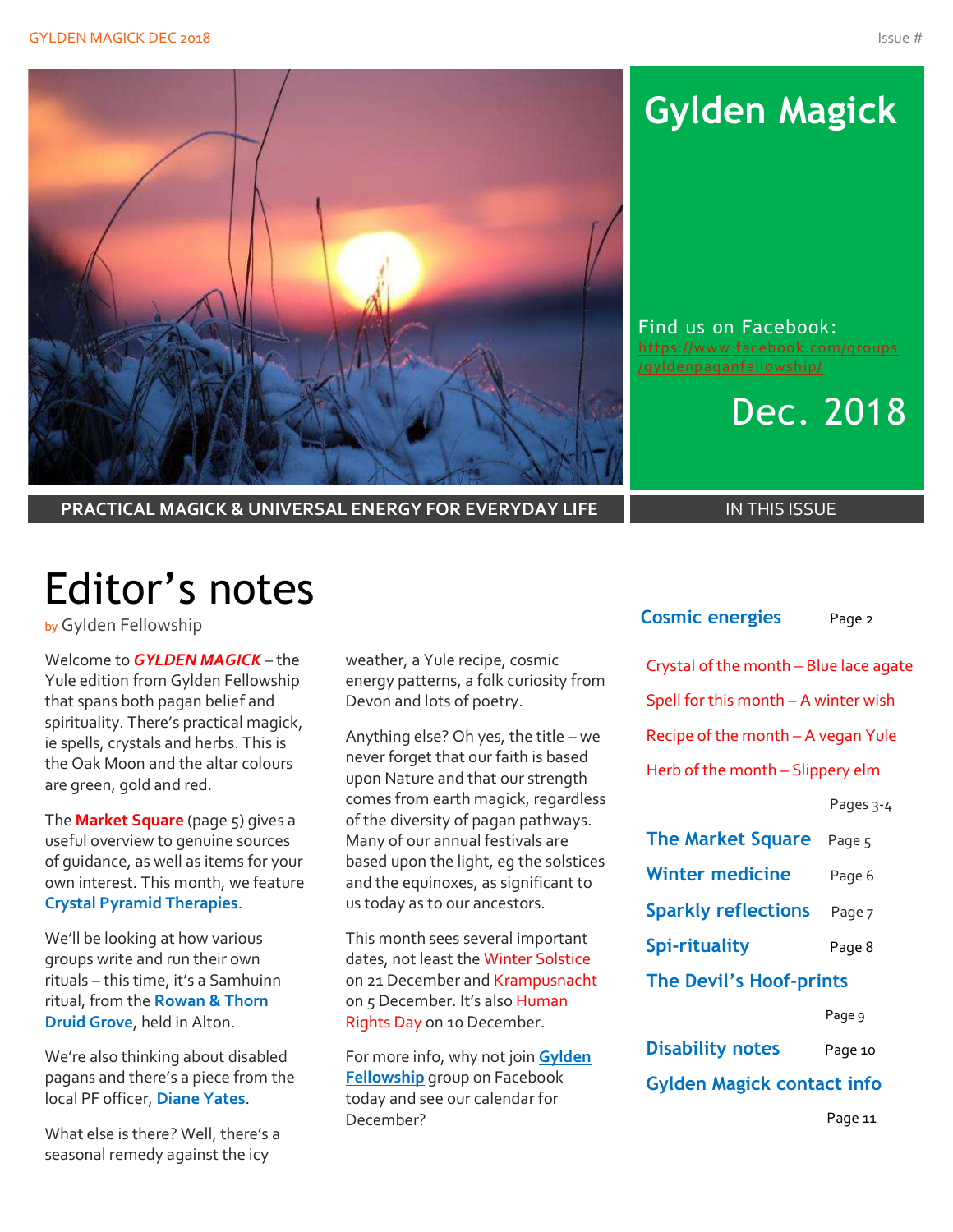## Cosmic Energies

**By Christopher Prior**

#### **We are on an energy Rise**

As we move through the end of November and for the majority of December, many of us are going through a period of deep review around our lives, our choices, our relationships and the things that we are doing in this world.

This process will continue strongly through December and you may experience daydreams or flashbacks to other times, other relationships and other places in your life.

This is your life inspection and, also, the life-update in progress. Part of that involves a re-evaluation of past experiences and life events at high speed.

It provides the opportunity to let you see such experiences and events in a new light, ie to let you see how far you have come or to learn something from them with the new perspective you have in the now.

As we go through these review periods, we are having a clear-out: it's no different to clearing out the cupboards at home. We start to lift and rearrange the emotional, psychic and psychological debris inside ourselves when we have a clear-out like this.

I want you to know **You** are not alone. We are changing our energy, both individually and collectively right now, in part due to this extraordinarily potent and fast pace of transformation.

This clear-out is an important part of letting in new identity, new dreams and the Feminine Energy that is rising on the planet, along with Magick being at an alltime high will really open that up for you as we head into December.

#### **"It's no different to clearing out the cupboards at home."**

#### A REFLECTIVE MOMENT FROM CHRIS

*Dance around, Weave the round, Feet moving softly on the ground. Senses on fire not making a sound,*

*Transported to the sacred mound,*

*A connection so profound.*

*A winding path now is found, Seeing the black wolfhound, The secrets told to confound.*

*Filled with a feeling of astound, I don't want to turn around, I walk gladly onto the battleground, Our fates are now bound.*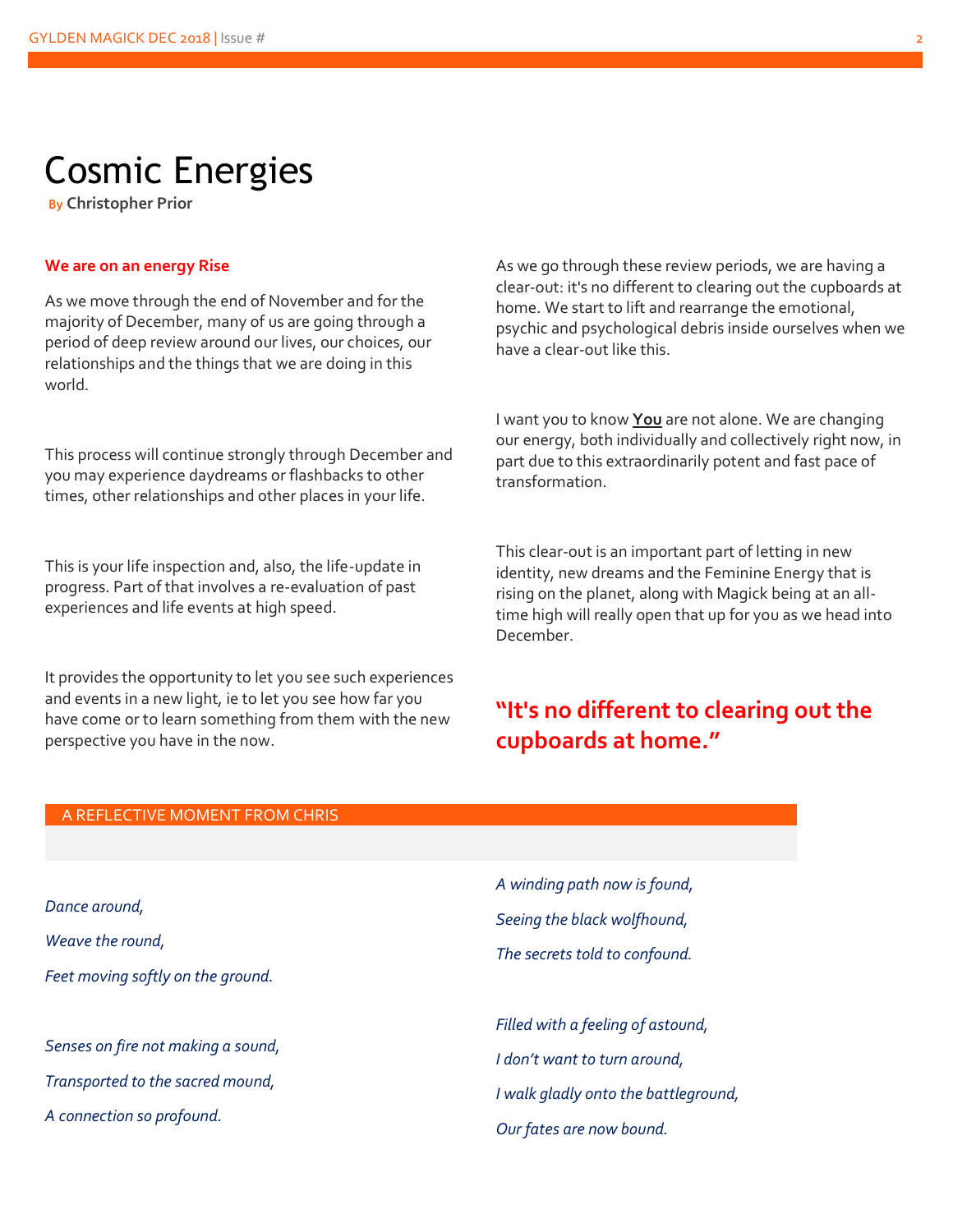### **Spell of the month: a winter wish**

Here's a spell that draws on the power of the full moon to fulfil your desires. With any spell, it's OK to wish for for luck or success or whatever, but concentrating too much on materialism or personal power is never a good idea.

Having said that, I remember casting this one when a friend had her bike stolen from the local station. Did she get her bike back? Well, in a roundabout way, she did, but that's another story.

Please note that all the spells used or quoted in *GYLDEN MAGICK*, were written by members of Gylden Fellowship.

Set-up: run the spell during a full moon if possible, a small star charm, 12 small blue or white crystals, white or silver pouch and a slip of paper.

- 1. Put all the items on a moonlit window-sill for cleansing.
- 2. Write your wish on the paper and anchor it with the star charm.
- 3. Surround the wish/charm with crystals.
- 4. For next 11 nights, add 1 crystal per night to the pouch.
- 5. Each time you add a crystal, say this chant.
- 6. *"Samhain has gone and winter's here, With frost and ice and air so clear. Bring peaceful nights with shining stars, Grant my wish as solstice nears. So, mote it be*."
- 7. On the final night, put everything remaining into the pouch.
- 8. Carry the pouch with you.



### **Crystal of the month: blue lace agate**

Having looked briefly at sunstone last month, this time it's the turn of blue lace agate. This stone is a serenity crystal and can be used as an alternative to snow quartz or amethyst, for an anti-nightmare charm, for trauma healing or for a harmony spell. Other healing uses are shown below.

- 1. Blue lace agate is also good for tension headaches and for lower blood pressure.
- 2. For those people who value sound healing, this stone can channel vibrational energies to the afflicted area of the body.
- 3. Blue lace agate is best used with the throat chakra, ie helping with sore throats, aches or pains in the neck and thyroid issues.
- 4. It's also used to treat musculoskeletal problems, eg arthritis, fractures and bone density weaknesses.
- 5. It's a good stone for imaginative children, to help with creativity and to distinguish reality from stories.
- 6. It helps with skin problems, such insect bites or itching.

So, then where's the best place for blue lace agate?

- Middle of the chest helps the cardiac muscle and strengthens the heart chakra.
- Placed on the abdomen, it helps to relieve digestive complaints.
- Carry a blue lace agate to help combat stress, eg in supervisors or managers.
- Carry this stone also to help with communication and self-expression, eg those who speak in public or teach for a living.
- For new mothers, placed on the chest to encourage lactation.

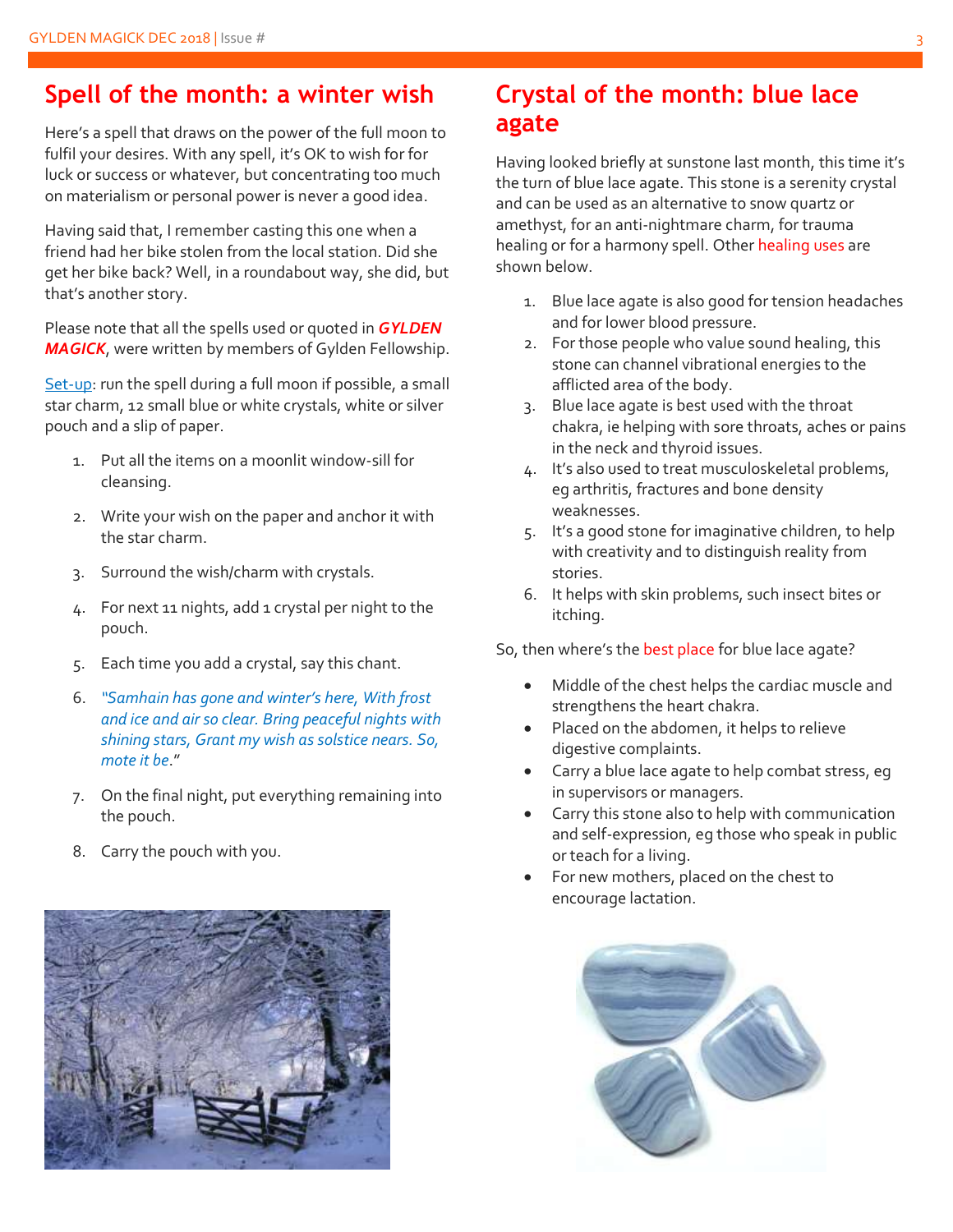#### **Herb of the month: slippery elm**

There's a reason why we've selected slippery elm (ulmus rubra) for the herb of the month – Yule is often a time of excess and this herb is just great for stomach and/ or digestive problems. Normally, herbal remedies use the inner bark of the slippery elm, but the roots can be used for an eye tonic too.

It's thought that First Nation tribes were the first peoples to use slippery elm paste (ie the bark plus liquid) for healing wounds. The paste was rubbed into a wound to clean out any infection and then washing removed both the paste and any pus or thorns or splinters. Other typical uses include the following.

- a) An infusion from the bark for sore throats.
- b) An infusion from the bark for stomach upsets, eg IBS, acid reflux, etc.
- c) Slippery elm tea is a laxative that helps to relieve constipation, diarrhoea and haemorrhoids.
- d) Pregnant women could drink slippery elm tea to help with labour pains.
- e) The infusion is an expectorant against respiratory inflammations.
- f) Externally, slippery elm paste can be made into a poultice that is good for small wounds, boils, burns, ulcers and other such cuts.
- g) Sometimes, the nutritional benefits of slippery elm are used to help infants or those recovering from illness – by adding some of the paste to warm milk.



### **Recipe of the month: Yule gravy**

A lot of traditional Yule or Christmas fare involves meat, be it turkey or chicken or whatever. So, this recipe is about a vegetarian alternative.

#### **Ingredients**

- 2 onions
- 2 carrots
- 25g dried mushrooms
- Sunflower or olive oil
- 2 fresh bay leaves
- 2 sprigs of fresh thyme
- 2 tablespoons blackcurrant jam
- 2 tablespoons plain flour
- 1 tablespoon tomato purée
- 2 tablespoons red wine vinegar
- 1.5 litres vegetable stock

#### **Method**

- 1. Peel the vegetables and chop roughly.
- 2. Put in a large pan over a medium heat with oil and the herbs.
- 3. Fry for 25 minutes or so until golden, stirring occasionally.
- 4. Add the jam and continue to cook for another 5 minutes until sticky and caramelised.
- 5. Stir in the flour, then add the tomato purée and vinegar.
- 6. Pour in the stock and bring to the boil.
- 7. Reduce to a simmer for 10 minutes until thickened and reduced.
- 8. Sieve into another large pan, using a spoon to squeeze out all extra flavour.

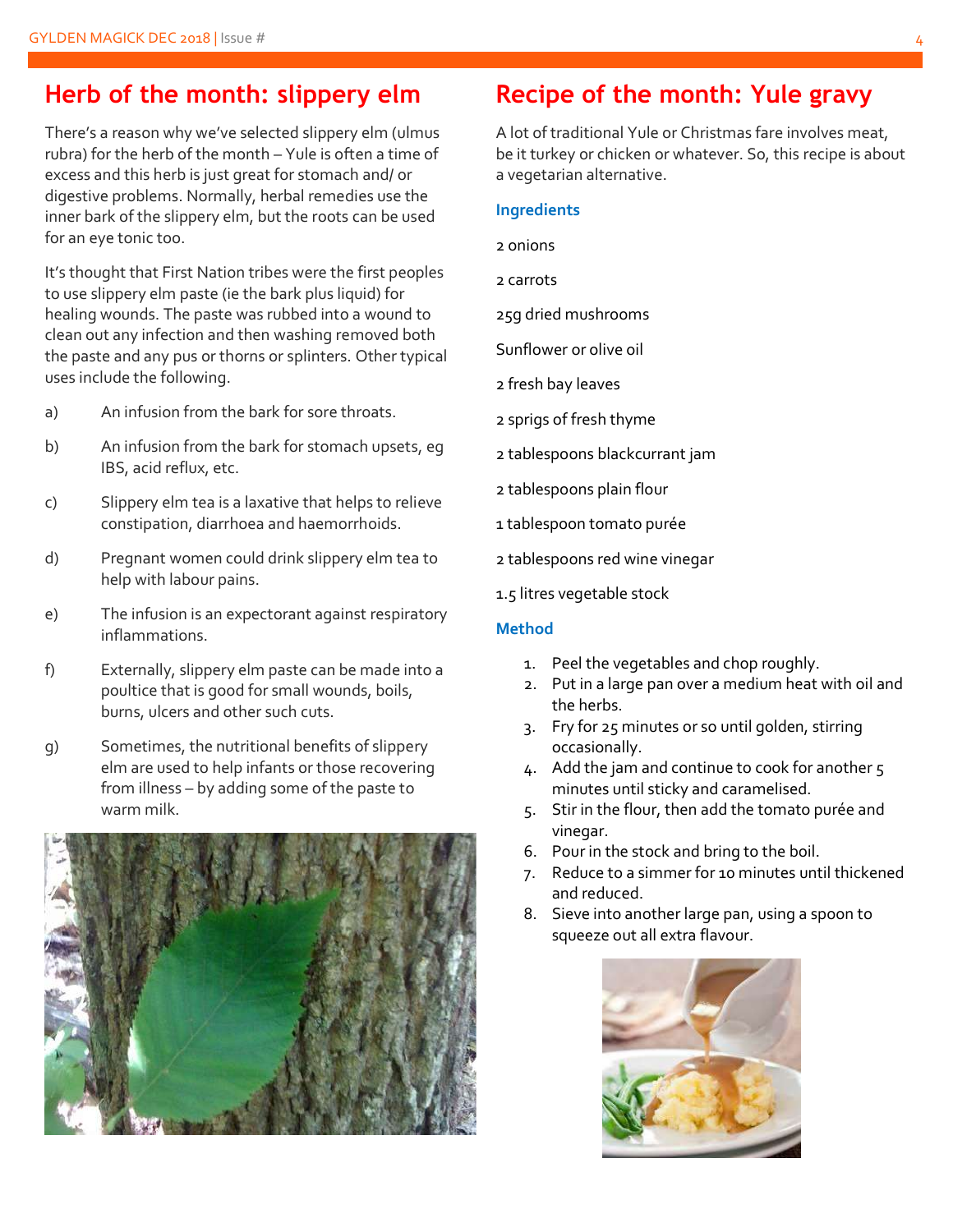## The Market Square: Crystal Pyramid Therapies

In last month's issue of *GYLDEN MAGICK*, we met the Rune Reader, Richard Murray, in the town square on market day. Now, it's time to meet **Barbara Collins from Crystal Pyramid Therapies**. Let's try to visualise the scene. It's market day in a small country town and the traders are setting up their stalls, putting out their stocks. As you read further issues of *GYLDEN MAGICK*, so we'll introduce you to these traders in a lot more detail, but for now, they're here and putting up their stands. It's a lovely sunny day in the town square, with cobbled stones underfoot and an Eleanor Cross in the centre. There are old buildings all around and roads off to the side. So, let's listen to **Barbara** as she explains her craft.

As a practising therapist of reflexology, Reiki and crystal therapy, I would like to share a few of my insights into the use of crystals for holistic use and also in our daily lives. All my clients know that crystals will form part of their treatments when they book appointments and, over the years, similar questions are asked frequently – eg which crystals are the most protective? My answers vary greatly, depending on the specific needs of that person. For example, when someone is recovering from *personal trauma or injury (physical or psychological)*, I will often choose one of the following protective and nurturing stones that I know will gently bring their own Guides to their assistance.

- The clear energies in apophyllite connect directly to the spiritual realms, creating a pure light that will attract their angels and healing guides.
- Selenite is another gentle crystal, which will clear etheric blockages and is a very useful tool when used as a wand in a healing environment for clearing stuck energies gently, but effectively.
- Seraphinite is another of my favourite stones to attract angelic connection for healing and regeneration.
- Much has been written of protection from darker earthbound energies and the popular stones, ie schorl (black tourmaline), labradorite, smoky quartz and obsidian need little explanation. All may be used in grids, worn/carried as talismen or placed around the home to deflect environmental stress, negative energies and for grounding. Ungrounded people are most likely to attract negativity, in my experience.
- Our connection to earth's energies is vital for maintaining a healthy outlook and creating positive energy. One of my favourites is petrified wood (aka fossilised or agatized wood) - this is the stone of beginnings and ancient knowledge reawakening one's inherent knowledge of nature and earthpower. It is not only useful for grounding one's energy on this earthly plane, but also supports our physical growth and gives us the patience to achieve life missions.
- Finally, I want to mention chrysophrase as this lovely stone connects us to all nature's beings especially the elementals. It is a heart-centred stone of the pure green ray, maintains the harmony between our fellow humans and also of our personal joy in all of nature's gifts.

The subtle energies that each stone/ crystal emits can only be used to the greater good of all from those emitting low energies (not negative energies) to the crystals that resonate at the highest spiritual level. We all need the different energies of earth, fire, water and air – minerals and stones are the vehicles through which earth energy is balanced and distributed throughout the planet.

#### For more info on Crystal Pyramid Therapies, contact Barbara Collins at: [www.crystalpyramidtherapies.co.uk](http://www.crystalpyramidtherapies.co.uk/)

.

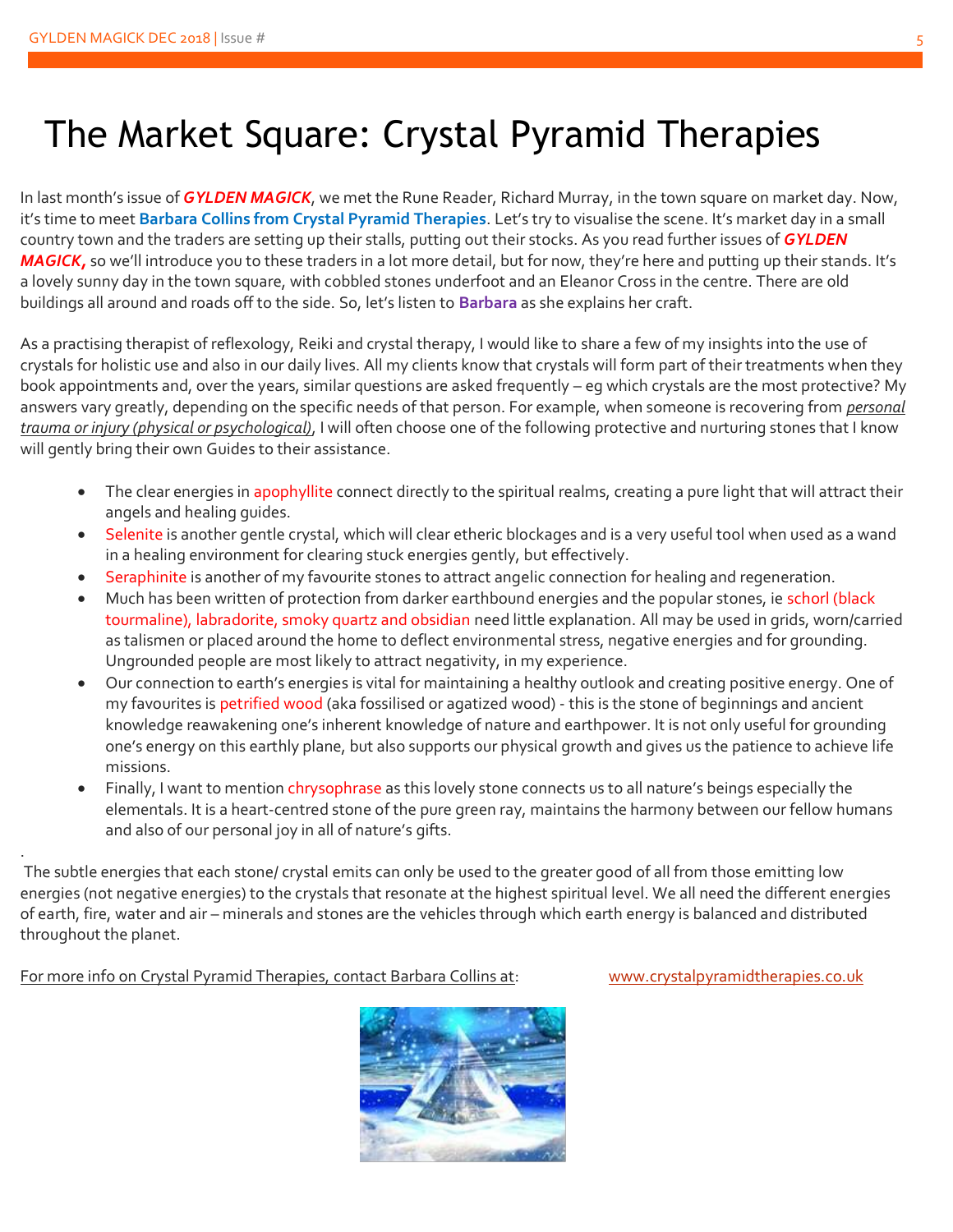#### Gylden Magick Dec 2018

### **Something against the winter freeze!**



#### **RASPBERRY & ORANGE SYRUP FOR SORE THROATS & TICKLY COUGHS**

#### **INGREDIENTS**

300g raspberries

Juice of 2-3 oranges

300ml water

Honey to sweeten (or a little caster sugar)

*Note***:** various other combinations of fruit are good too, eg blackberry/lime, strawberry/lemon, wild morello cherry/strawberry/orange – all good for vitamin C boosts.

#### **TO PREPARE**

- 1) Mix the berries, orange juice and water together in a pan.
- 2) Put on a low/medium heat for 25/30 minutes.
- 3) Sieve mixture into another pan.
- 4) Add honey and heat until dissolved.
- 5) Simmer for 15 minutes.
- 6) Drink a glass & store any excess in a cool, dry place (not fridge).
- 7) Add water as necessary to make it a cordial rather than syrup.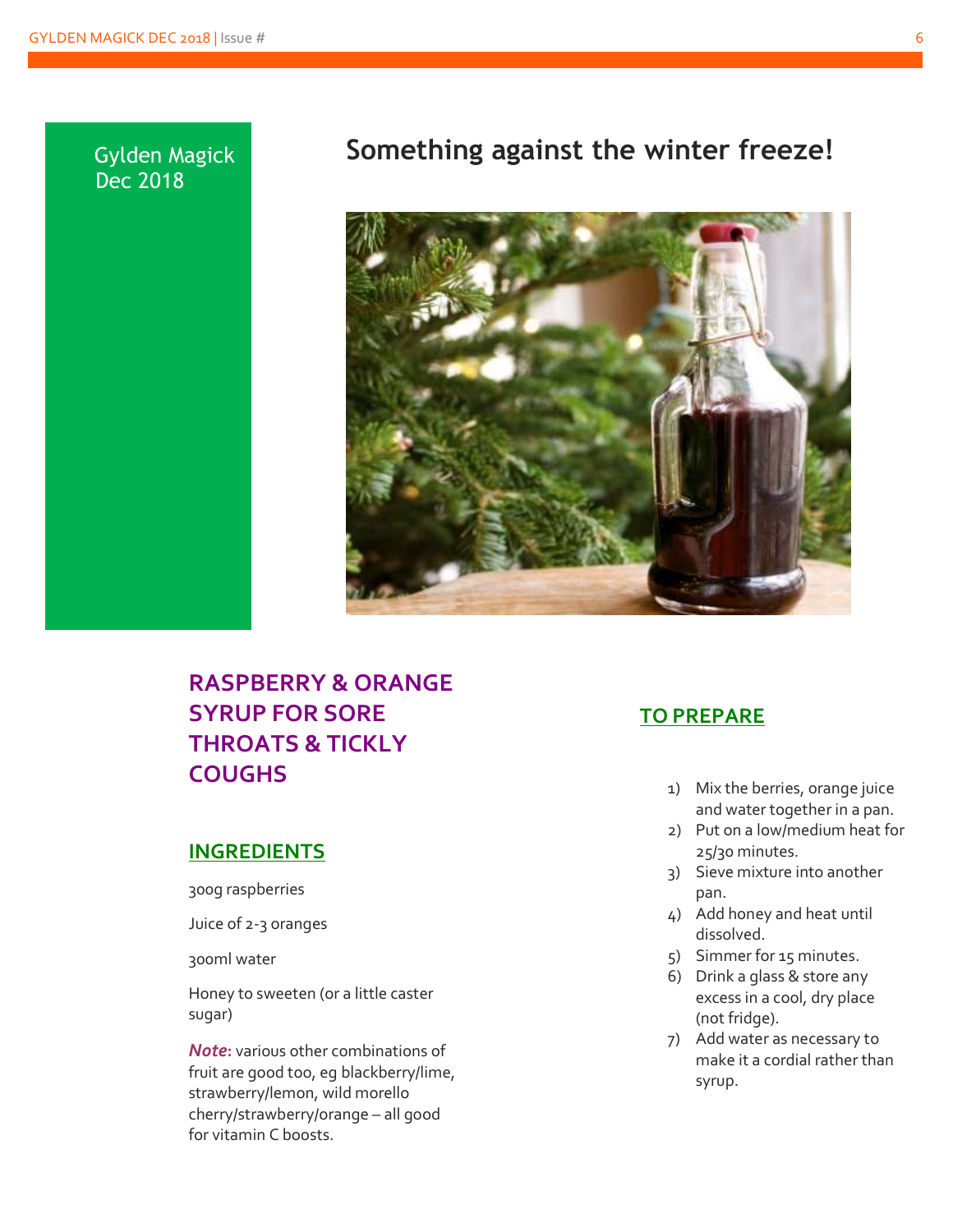## Sparkly Reflections

By Rebecca Granshaw

*A prayer for December: Let the seeds grow (a tree doesn't need to be told how to, where to or what it will look like).*

*It seems to be that everything is changing,*

*That a thousand seeds have been planted deep in the earth,*

*Not much seems stable or certain,*

*Almost like everything that ever was is being called into question,*

*Deepest fears and losses that have escaped scrutiny for countless lives,*

*Are now visible in all their raw, vulnerability.*

*Exposing the hearts, the wounds and the opportunities of ALL,*

*For healing.*

*In the knowledge that we were never broken,*

*That we are more powerful than is comfortable or familiar to admit.*

*That we have co-created this REALity filled with pain, suffering and control.*

*Abusing ourselves by willingly giving up our light so someone else can save us.*

*No one is coming.*

*The calling is for 'I' to return to the heart at the centre of creation.*

L

*In all its glorious beauty, we have what feels like the last chance to let the light in together NOW.*

*Intelligent LOVE is my protection.*

*I now focus on what I need, desire, and dream of, for the greatest good of all, moving myself out of the way.*

*For it is only by changing me, that I can change the world.*

*Fellow travellers.*

*Thank you for your service, courage and faith. Let's walk into the New Year, with LOVE in our hearts.*

#### *And let go of everything else.*

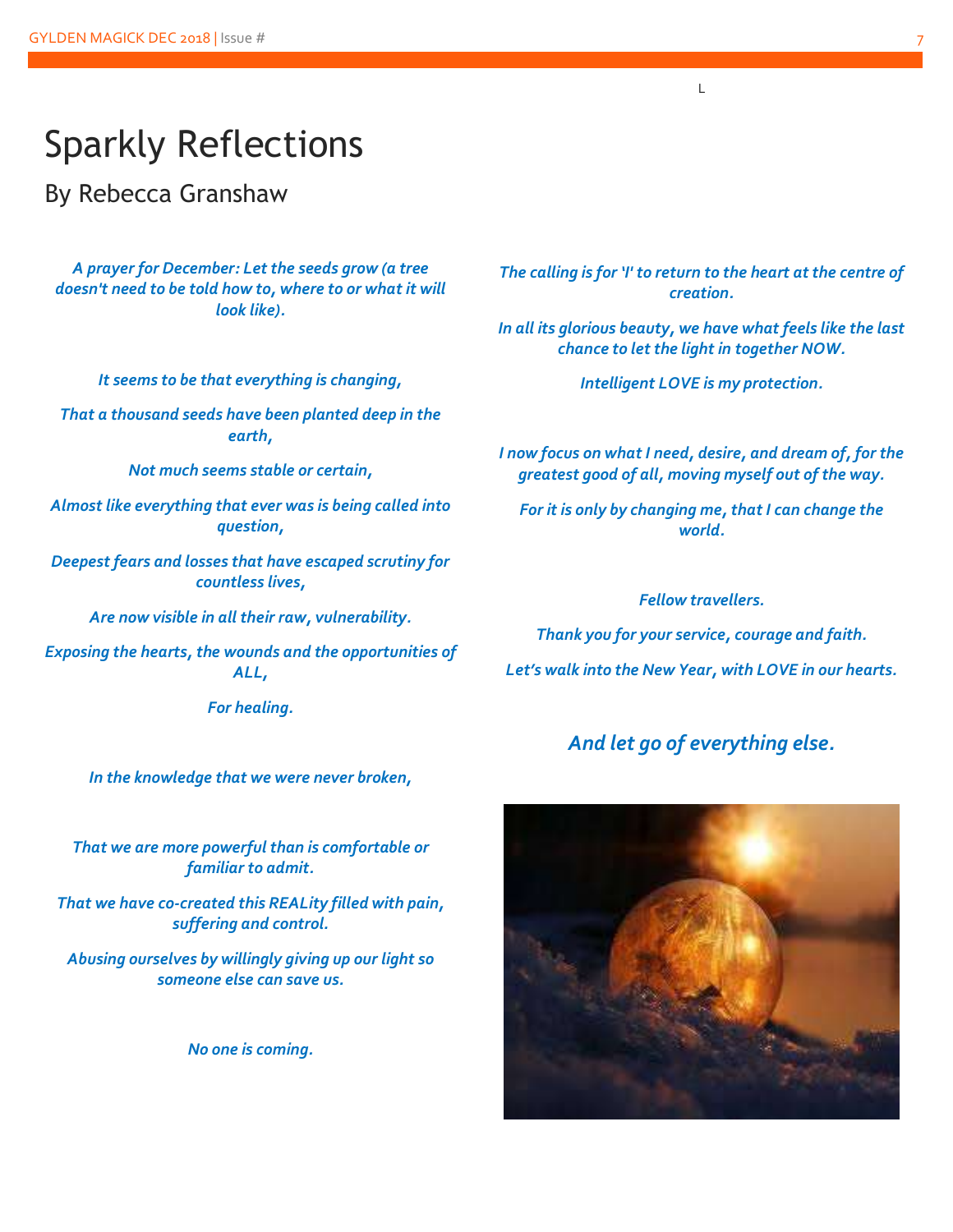# Spi-rituality: Samhuinn ritual

**Ritual by Emily Porth & report by Gylden Fellowship**

In last month's **GYLDEN MAGICK**, **Emily Porth** gave an introduction to the druidic approach to Samhuinn. How did it go in practice? Well, read on for a ritual report.

On 11 November, the **Rowan and Thorn Druid Grove** held its Samhuinn ritual in Alton. Despite some very wet and windy weather earlier in the day, the time of the ritual was sunny and clear. Samhain is the first festival of winter and this day was also marked as Remembrance Sunday – a good day for honouring the ancestors.

The druidic ritual was written by **Emily Porth**, leader of this grove. The standard rite was an OBOD one, but this grove always includes an extra opportunity for members to contribute poems, stories, songs, etc. It is worth noting that if you wish to attend a grove ritual, please use the group's website or Facebook site in advance, to notify the organisers of your intention. Here is an extract from the ceremony.

*"Samhuinn is a time to recognise endings and to let go of what we no longer need.*

*It is a time to honour our ancestors, when the veil between worlds is thin.*

*Today, we welcome the Fae, the Sidhe and the Wild Hunt.*

*We honour Gwyn ap Nudd, Herne and Woden as they ride out across the night sky with bellowing black hounds."*

Prayers were also said for those who died in war or as a consequence of war and how peace can be encouraged. It was noted that this day was the first day of Interfaith Week in the UK.

The Grove then performed the **Druid Network Peace Ritual**, before moving on to remember the beloved dead, as mentioned by Grove members. Blessings followed with mead, apple juice and roasted pumpkin seeds.

Before the ritual commenced, everyone had been asked to write what they wished to release on a piece of paper. A flame had been set in a dish and each person was invited to place their papers in the fire, thereby releasing things that were no longer needed into the darkness. And then, as normal, the **Druid Oath** was spoken by all.

*"We swear, by peace and love, to stand,*

*Heart to heart and hand in hand, Mark, O spirit, and hear us now, Confirming this, our sacred vow. Awen".*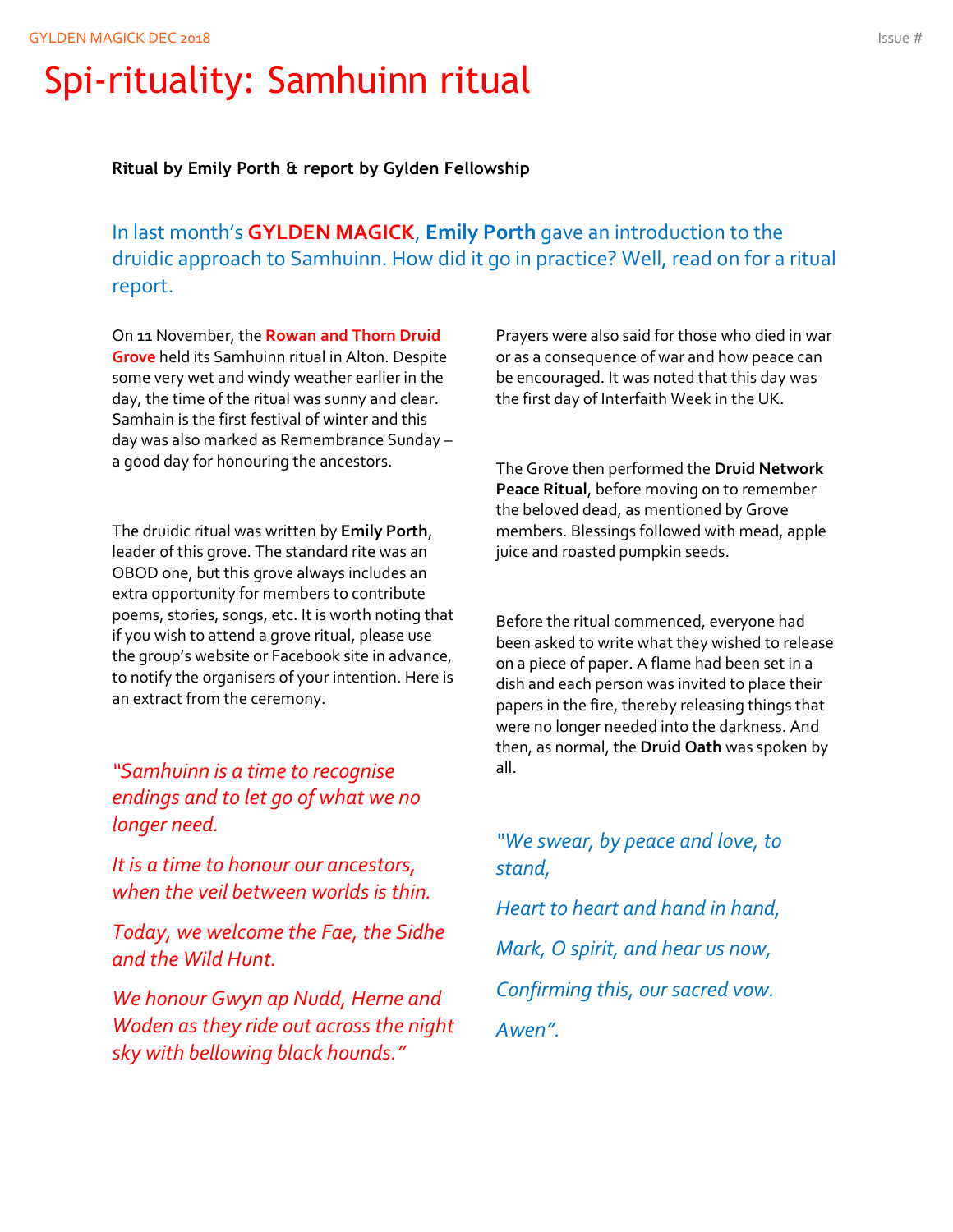### *The Storyteller's archive: the Devil's Hoof-prints*

Imagine to yourself to be in Devon during the winter of 1855. It's the morning of 8 February, there was a fall of snow in the night, followed by a slight thaw and then a sharp frost. The ground is both icy and snowy. Your house is on the Exe estuary, just south of Exeter and in a small village and what is the first thing that you see?

Apart from the white covering to the houses and fields, the next thing that catches your eye is the trail of cloven hoofprints that go down the road in front of you – like a small horse or donkey. Your eye follows the hoof-prints: not only are there no footprints walking alongside, but the hoof marks are fresh and not covered by last night's snow.

Then you realise something even stranger. The trail of hoof-prints is in a straight line and there's a group of people (some of them with guns) following them; so, you decide to tag along and play find the donkey. The prints are about nine inches apart and they continue for miles over gardens and fields. The prints don't stop for any man-made obstacles – the trail goes through walls and haystacks as if they don't exist, sheds have simply been walked through as if there were no back walls. Houses have been walked over and you can see clearly where the hoof prints go up a rooftop and onwards down the other side.

A young man from the village of Clyst St Mary drew a map of the trail and drawings of the prints. The trail started in Totnes and passed through the towns of Torquay, Teignmouth, Dawlish, across the Exe estuary to Exmouth, Topsham and Littleham (a total distance of over 100 miles). The man's name was D'Urban and he went on to become the curator of the Royal Albert Memorial Museum in Exeter. His account was published in the *Illustrated London News* for 24 February 1855 (see picture below).

*Woolmer's Exeter and Plymouth Gazette* (17 February 1855) described the incident as a "story of a visit from Satan seeking sinners, believed by the superstitious poor" and local clergy were quick to pass off the matter as either the work of hoaxers or as bird markings. Yet the Reverend H.T. Ellacombe who was vicar at Clyst St George also made careful drawings of the tracks. To date, there has never been a single explanation or theory that covers all the known and reported facts.

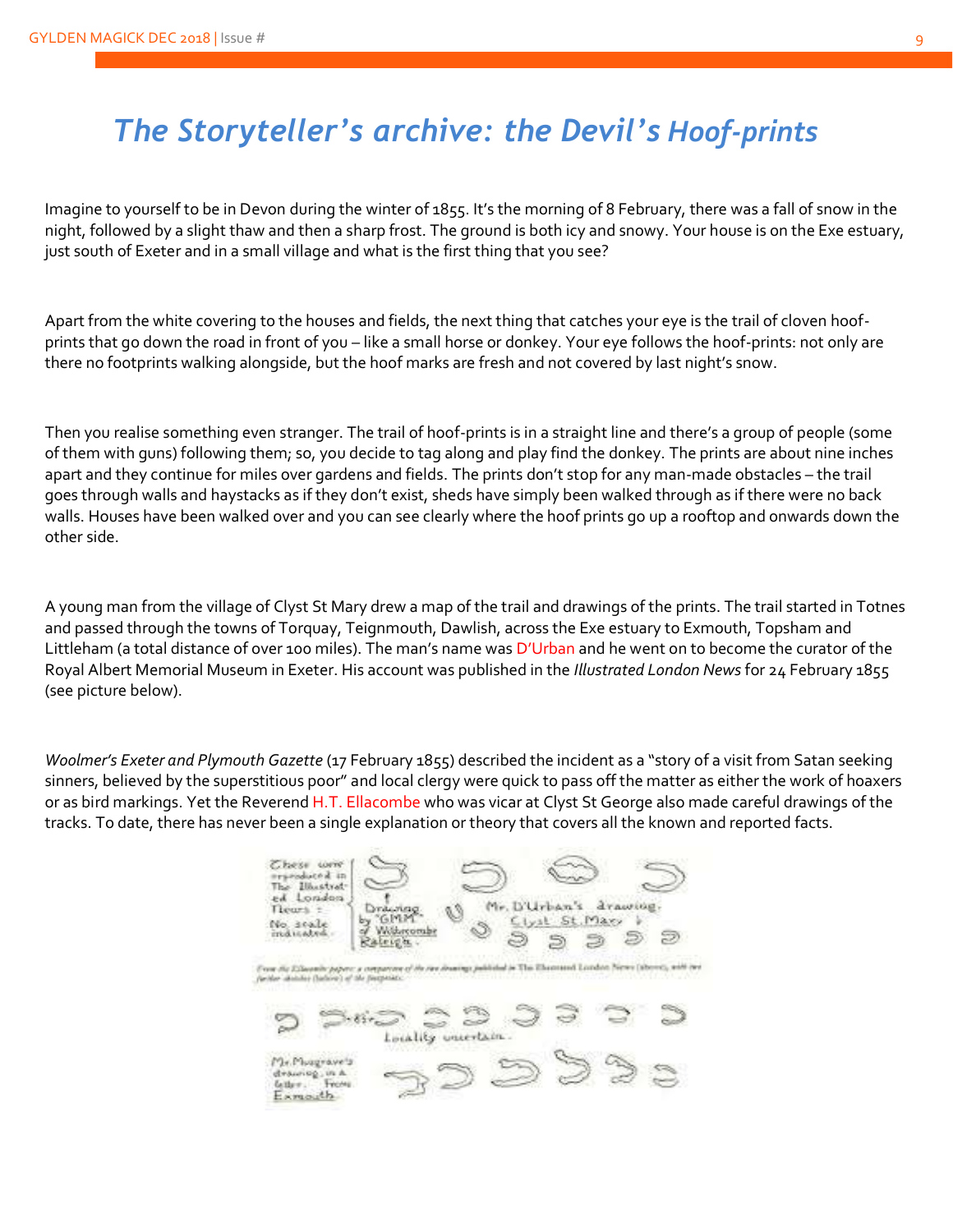# Disability issues faced by pagans

#### **By Diane Yates**

Pagans, like any other belief system come in all shapes, sizes, genders and orientation, as well as disabilities. Some disabilities are hidden or not so visible, such as those of mental health or learning. It may be pretty obvious that some people are disabled due to sight, as they have white sticks. Or they may be physically disabled, as they walk with walking sticks, crutches or are wheelchair bound.

A lot of the issues faced by pagans with disabilities are about accessibility. I, as someone who used to be mostly able-bodied, at least enough to be able to hold down a job as a qualified nurse and attend pretty much whatever I wanted to, have had that curtailed by an accident.

For me, I have had breathing issues with asthma most of my life. So, I've been known to walk straight back out of an enclosed space due to someone else in the area (not necessarily part of the group I am with) wearing strong scent (perfume, aftershave, deodorant). Of course, this is their right and beyond anyone else's control, but can affect sensitive lungs.

I know a lot of people with physical issues who would be overly anxious and, therefore, may not attend a gathering or moot if they did not know the lay of the land, ie:

- Are there steps?
- How far away is the parking?
- Is there disabled parking?
- Are there cold or icy conditions in winter?
- Is there a need to stand in a ritual circle?
- Is there a need to take a chair?

All this can be very important if, like me now, I have to be able to open my door completely to get out of my car. For such reasons, open rituals outside can be difficult, meaning a lot of disabled pagans celebrate on their own or just with their families.

Why be anxious when pagans are so friendly? Unfortunately, not all are as tolerant of disabilities as we would hope and there is still so much to learn, accept and understand. But, please remember we are not our disabilities. We are still people and wish to celebrate the same as any other pagan.

*Any comment or questions on these issues gladly received, please do contact me through the editorial team.*

# **Pagans with Disabilities**

The Pagan Federation (England and Wales)